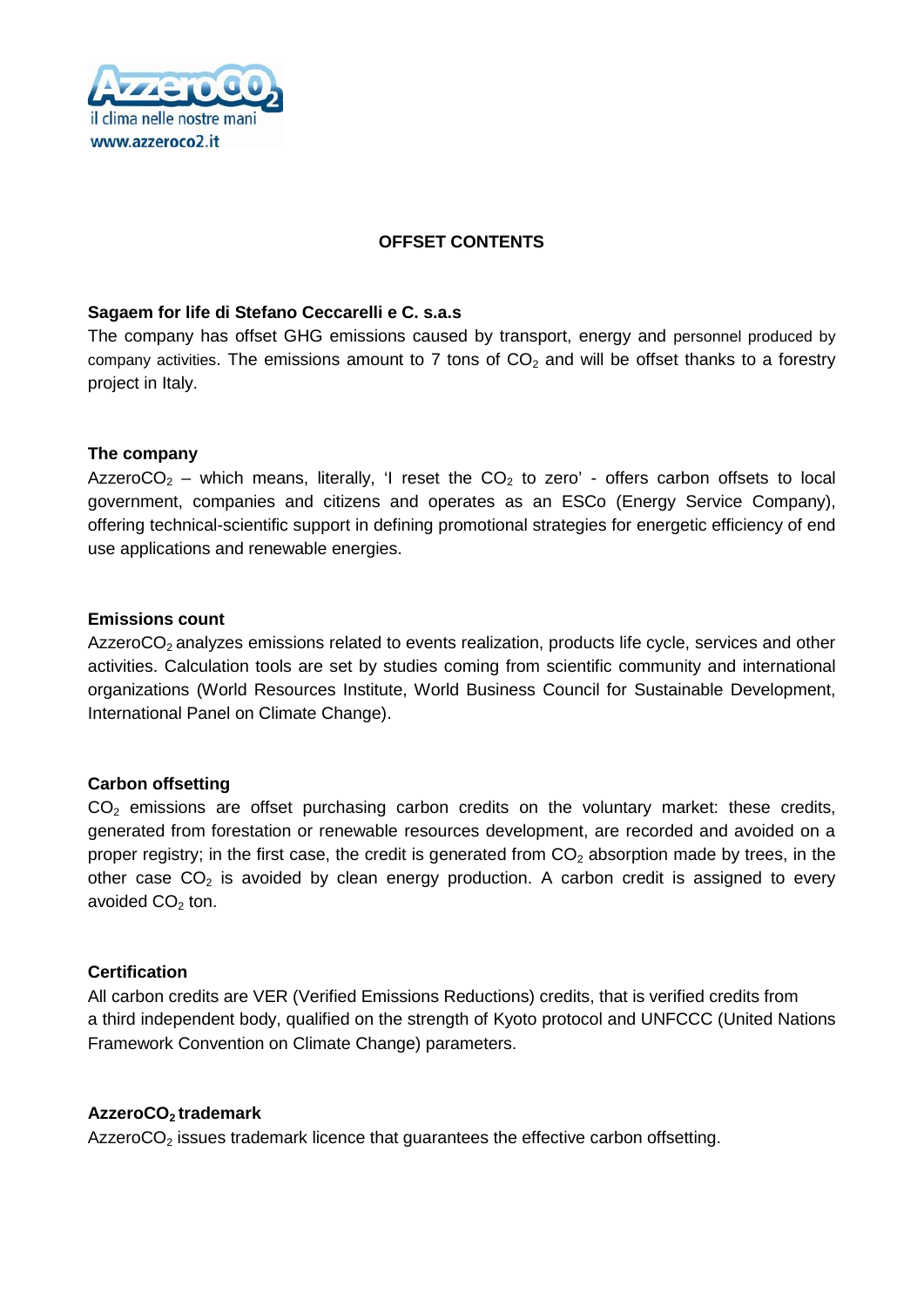

## **MUNICIPALITY OF GAGGIANO**

### **AGRICOLA SAN VITO FARM**

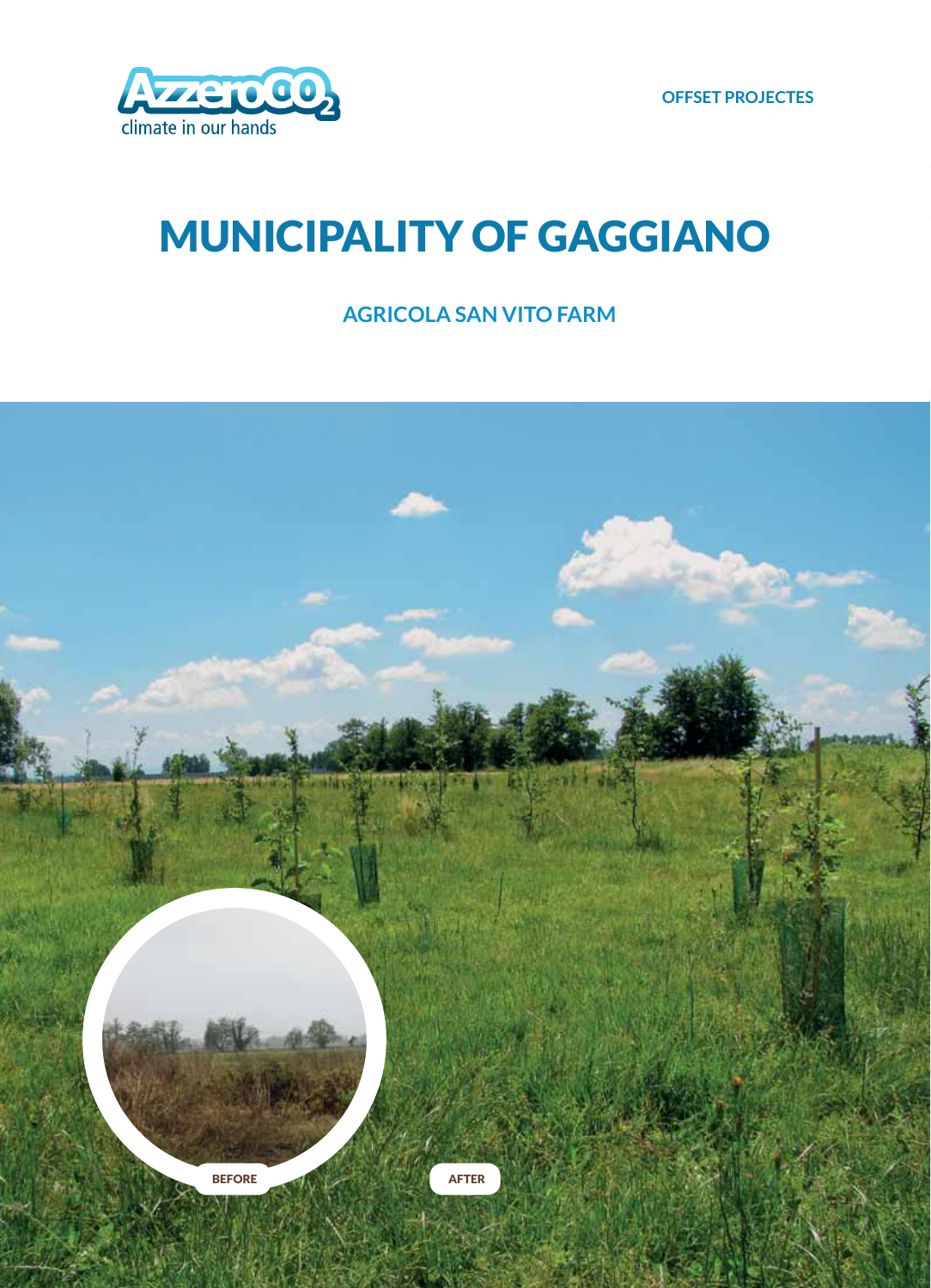

The intervention was realized in an area of about 10 hectares within the territory of the San Vito di Gaggiano Farm, which is located 14 km southwest of Milan on the Vigevanese Provincial Road and inserted in the territory of the South Milan Agricultural Park. Afforestation work with typical species found in the Padano landscape will generate corridors and spots, which, associated with high seed production, will be able to create a favorable environment for the nesting and alimentation of the avifauna, which is one of the ecosystem's basic links, thus increasing biodiversity and at the same time rendering marginal or once agrarian land useful

for citizens. Typical native species from the area's vegetation are used in accordance with the South Milan Agricultural Park Guidelines For The Preparation of Adjustments Of The General Regulation Plan To The Territory Coordination Plan. The planting material used in the intervention was provided by the nursery gardens of the Regional Authorities for Agricultural and Forest Services. All interventions were carried out in accordance with environmental sustainability criteria, adopting the best forest practices and making sure not to damage or create negative effects for the soil, water and air.